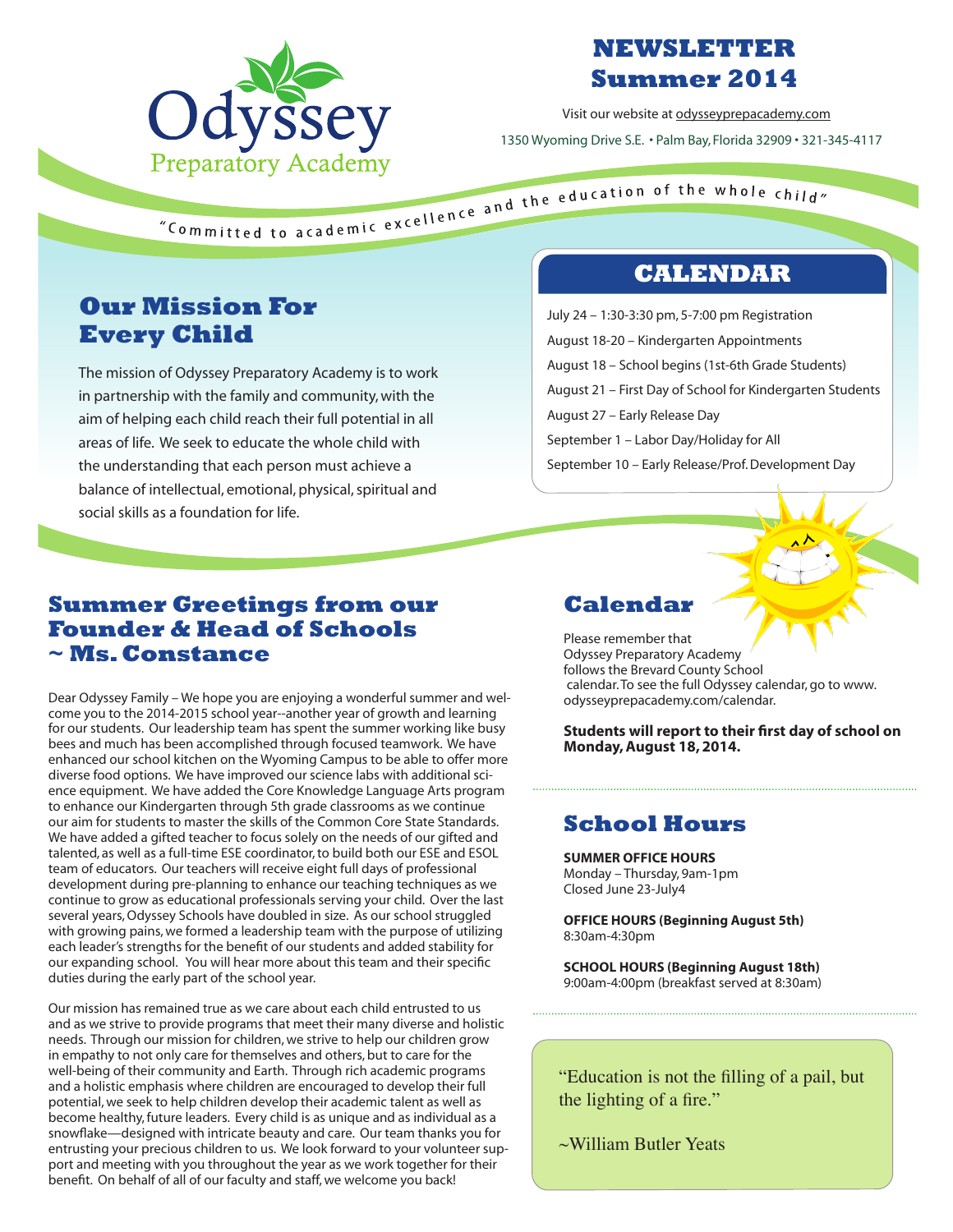# **Final Registration**

Our Final Registration will be held on July 24 in our Healthy Café. Please remember that annual registration is mandatory for all new and returning students. Registration will secure your child's seat at Odyssey Prep.

Registration times: 1:30-3:30pm 5:00-7:00pm

ALL OPA students must have the following documents on file before the first day of school. The student categories listed in parentheses are required to update/submit current documents for this school year.

- Birth certificate (K and new students)
- Current Immunization form (K and new students)
- Current Physical Exam (K and new students)
- Parents please remember your ID
- All IEPs, EPs, Behavioral Plans, or 504 Plans (All new students to OPA)
- Student Fees check or money orders ONLY! (Made payable to Odyssey Preparatory Academy)
	- K-2nd grade \$5 (technology & Spalding notebook)
	- 3rd-6th grade \$7.50 (planner, technology & Spalding notebook)

#### **New Florida Standards and New Assessment**

The new Florida Standards, Mathematics Florida Standards (MAFS) and Language Arts Florida Standards (LAFS) were adopted by the State Board of Education in February, 2014. These standards are designed to prepare Florida students for success in college, career, and life by emphasizing analytical, critical thinking, and problem solving skills. The Next Generation Sunshine State Standards (NGSSS) will continue to be used for Science and Social Science instruction for the 2014-2015 school year. Odyssey Preparatory Academy teachers and staff have been studying the new standards and will continue to be provided with resources and support to implement high quality and rigorous instruction of the standards next school year.

In addition to new standards in math and reading, a new assessment will take the place of the FCAT 2.0 next year. This test, called the Florida Standards Assessment (FSA), will provide a more authentic assessment of the Florida Standards because it will include performance tasks requiring students to demonstrate their mastery of the standards, not just multiple choice questions. Students will be asked to create graphs, interact with multiple types of texts, and write and respond in diverse ways that require higher order thinking. This summer, students, educators, and parents will be able to preview samples of new question types that will be made available on the Florida Department of Education website http:// www.fldoe.org/eduaccsummit.asp. A schedule for all statewide assessments can also be found on this website.

## **School-Age Before/After School Care**

It's that time of year! School is around the corner. It is time to start thinking about before school and afterschool care for your students. Odyssey Preparatory Academy, offers a Before and After School Care Enrichment Program that is both varied and fun. We have a beautiful classroom, filled with many activities for the children to enjoy. It will include a library, a practical life area, art, homework area, games, computers, and a dress-up station for imaginative play. Homework time, Story-time and music are also part of our afternoon schedule. Outdoor recreation is important too, so each day the children will spend some time outside, involved in organized activities. We look forward to seeing everyone in August!

Hours of Child Care Before care 6:00am- 9:00am Aftercare 4:00pm-6:00pm

For further information please contact Nina Santos at santosn@odysseycharterschool.com or 321-345-4117.

## **Technology News Update**

**Mr. Sheinman/Manager of Information Systems**



Odyssey Prep will be participating in a program with Microsoft Corporation, which will offer our families the opportunity to download and install a fully licensed version of Microsoft Office 2013 for the duration of your student's enrollment at Odyssey Prep. More details on how to take advantage of this program will be announced early in the upcoming year.

## **Family Literacy Resources**

How is your family focusing on learning even during the summer? Consider some of the following:

- 1. Write a list of things your family wants to do this summer. Don't forget to include reading!
- 2. Make a chart to keep track of all the books you and your family members read this summer. Talk to each other about your books during meals or long drives.
- 3. Start a summer scrapbook with your family members. Include souvenirs of any trips you take, photos, ticket stubs, and projects you work on during the summer.
- 4. Take a walk as a family. Write about or draw the things you see that show summer is here.
- 5. Design your own family stationery and write a letter to a friend or family member outside of our community.
- 6. Start a journal with a friend or relative. Take turns writing in it all summer long. You can even do this by mail or e-mail.
- 7. Pretend your family is going to visit another city, state, or country with a friend or relative. Write to the tourist bureau for more information or look online (with help from family members) to find out more about your travels.
- 8. Pick wildflowers and press them between the pages of a heavy book until the end of summer.
- 9. Plan a family 'booknic' at your favorite outdoor spot, such as the beach, a park, or the woods. Pack lunch and plenty to read.
- 10. For more tips and ideas, visit the 10 weeks of Summer Reading Adventure website at http://www.readingrockets.org/article/391 or consider looking at some other online resources.
	- a. Summer Time Reading Resources http://www.rif.org/documents/us/summer\_reading.pdf
	- b. Sunshine State Young Reader Awards Program http://www.floridamedia.org/?page=ssyrahome
	- c. KidsReads Annotated list of Classic by Age http://www.kidsreads.com/
	- d. Reading Rockets Monthly Tips for Parents http://www.readingrockets.org/newsletters/extras

## **VPK/Preschool**

Welcome to another wonderful VPK/Preschool year at Odyssey Preparatory Academy! We are very excited about working with our families again this year. We provide a positive and nurturing environment where your children can learn and grow as they explore and discover the world around them. Together we are creating a stimulating educational experience that encourages your children to learn and develop at their own pace. We look forward to providing the best learning experience possible for your children! As we get started, please remember that communication is the key to any successful program. All registered students must have required documentation submitted by the first week of school. For further information or questions you may have, please contact Nina Santos at santosn@odysseycharterschool.com or 321-345-4117. We look forward to meeting each and every one of you in August. Have a great summer!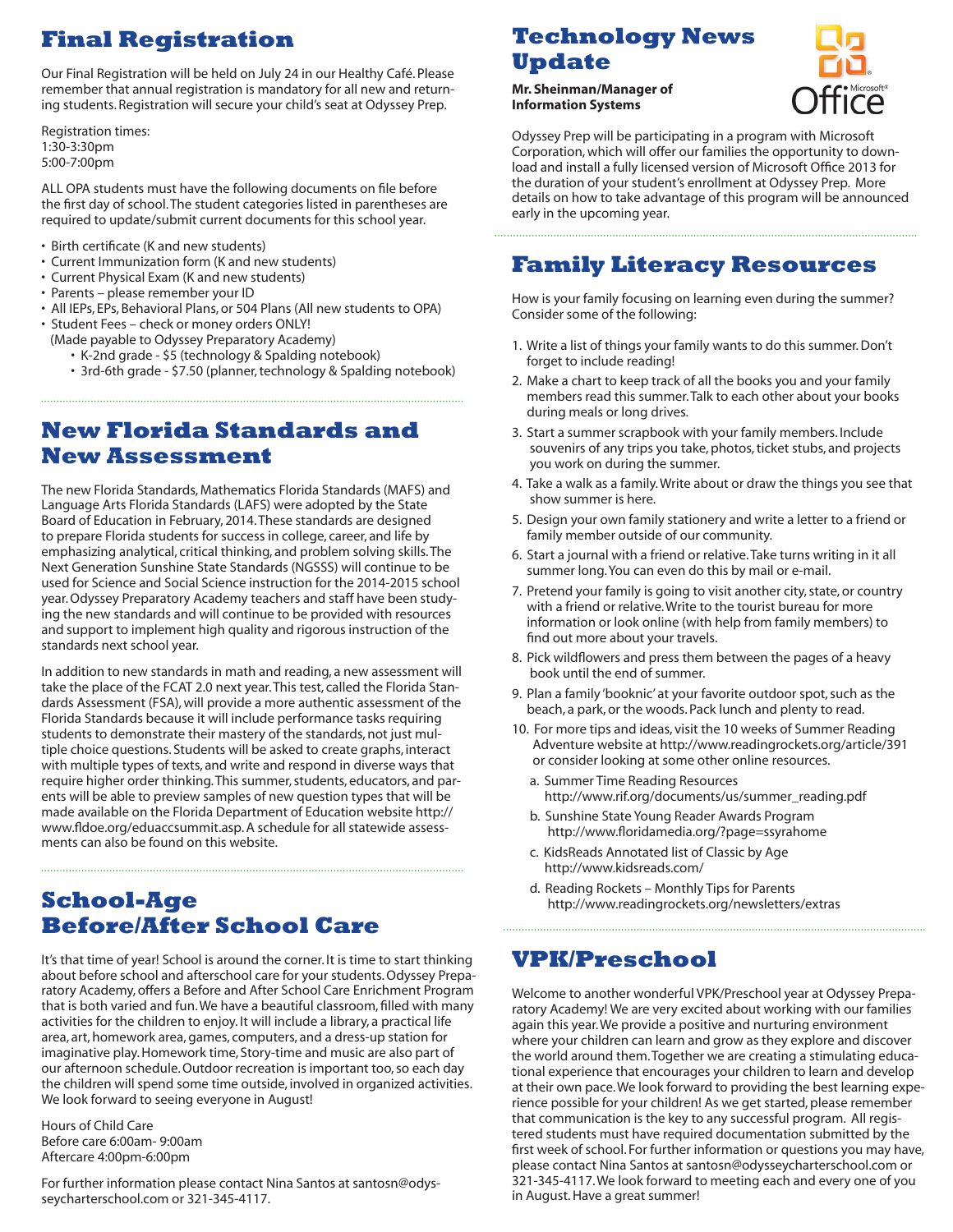# **Bus Transportation**

Free bus transportation will be provided to children who live 2-4 miles (or possibly farther) from the school based on student need. A bus slip must be completed for families who wish to sign up for bus service. Bus slips will be available at registration. For those families who applied for bus service during early registration week, a member of bus services will call you to finalize your registration. Students who live less than two miles from the school are not eligible for bus transportation. \*Student bus slips must be given to the driver on the first day you use the bus service. Parents who registered early and who qualify for bus service will receive a phone call from our transportation staff with their student's bus stop location and times. After receiving your bus stop, parents should pick up a bus slip (required for the first bus ride) from the front office of your student's campus, during regular office hours and before the first day of school.

## **OPA Transportation**

This year OPA will be starting our school day at the same time as OCS Jr/ Sr High School. We wanted to make you aware that with this scheduling change OPA students will be riding the bus with Odyssey's Jr/Sr High School students. To ensure student safety, we will be having OPA students sitting near the front of the bus and the Jr/Sr High students sitting near the back in assigned seats. Our team members from OCS and OPA will do our best to make sure that your child is safe and comfortable traveling to and from school each day. All of our students are aware of behavioral expectations that are set for them while on the school bus. Bus behaviors are closely monitored by our bus drivers and our administrative team, video tapes are reviewed daily, and any student who does not follow the bus procedures is subject to suspension and possible expulsion from the bus.

#### **Summer Reading Requirements**

Summer reading assignments for Kindergarten through 6th grade will be due within the first weeks of school. Summer reading books and assignments are available on our website at www.odysseyprepacademy. com and are available through the front office.



#### **National Elementary Honor Society Coming to Odyssey Prep!**

Odyssey Preparatory Academy is beginning a chapter of the National Elementary Honor Society (NEHS). The NEHS was established in 2008 by the National Association of Secondary School Principals (NASSP) in cooperation with the National Association of Elementary School Principals (NAESP) to recognize elementary students in both public and non-public elementary schools for their outstanding academic achievement and demonstrated personal responsibility, to provide meaningful service to the school and community, and to develop essential leadership skills in the students of elementary schools.The OPA NEHS chapter will recognize outstanding elementary students who demonstrate excellence in scholarship and responsibility and will work to develop leadership and promote service to the school and community for its members.



## **Summer Food Program – Free for ALL Students!**

Students, ages 18 and under residing in Brevard County, can join us this summer for a free, delicious and nutritious breakfast and lunch at Odyssey Charter School's Flagship Elementary Campus (1755 Eldron Blvd SE, Palm Bay, FL). Breakfast is served from 8:30-9:30 AM and lunch is served from 11:30-12:30 PM. Adults meals are \$2.00 for breakfast and \$3.50 for lunch.

#### **Uniforms**

All Odyssey students are required to wear a school uniform. Our uniforms can be purchased through our uniform provider, All Uniform Wear (321-608-3845) or online at www.alluniformwear.com. They are located at 2585 West New Haven Avenue (rte. 192), West Melbourne, FL (across from the Melbourne Square Mall).

School uniform reminders for Odyssey Prep:

- Students will wear kelly green or royal blue polo's or tee shirts with proper logo.
- Students may wear khaki shorts, skirts, skorts, or pants.
- Belts should be black or brown.
- Shirts should be tucked in at all times.
- Jackets and undershirts should be solid school colors.
- All shoes must have backs or straps.

# **Student Supply Lists**

Supply Lists for Kindergarten through 6th grade students are available in the front office or on our website, www.odysseyprepacademy.com.

#### **New Talented and Gifted Program**

Odyssey Preparatory Academy is excited to announce a program for Talented and Gifted (TAG) students with the hiring of a gifted teacher. Ms. Jen Skaja has spent the last four years teaching gifted and ESE education at a small charter school in our county and has spent the last 16 years at the Kennedy Space Centers Visitors' complex developing a number of different programs for student visitors. One of these programs included the development of STEM curriculum and leading these programs every summer, winter, and spring breaks, which included interactive space and science demonstrations and simulated space shuttle missions. The purpose of TAG is to provide supports to meet the cognitive, social-emotional needs of gifted and talented students and help them prepare for their role in our global society. To advance the development of these students, Odyssey Prep will have a part-time teacher of the gifted to push the academic, social, and emotional development of our TAG students. In addition to these enrichment opportunities, we will be offering an academic enrichment club offering activities such as Odyssey of the Mind and Math Counts.